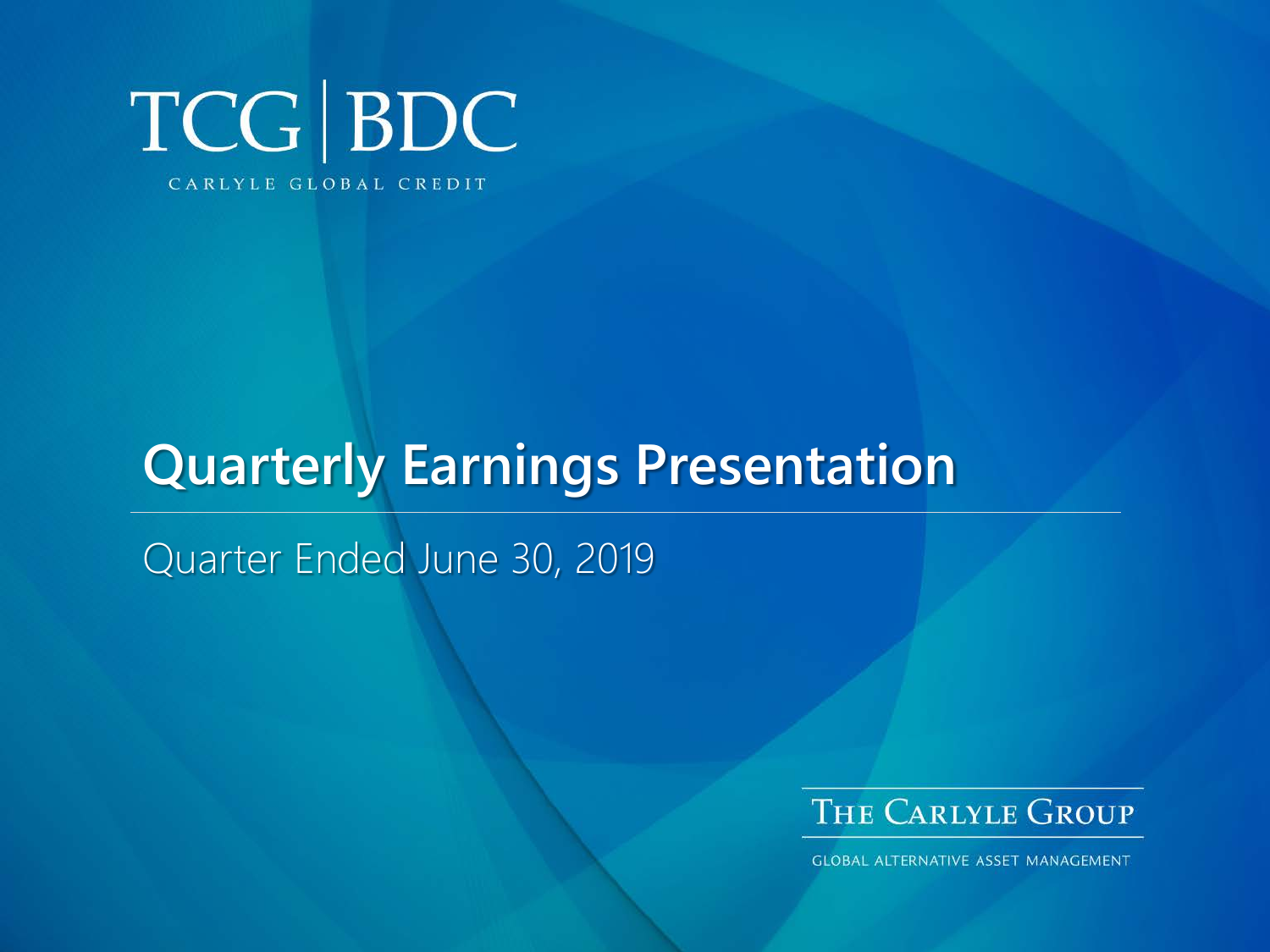#### **Disclaimer and Forward-Looking Statement**

This presentation (the "Presentation") has been prepared by TCG BDC, Inc. (together with its consolidated subsidiaries, "we," "us," "our," "TCG BDC" or the "Company") (NASDAQ: CGBD) and may only be used for informational purposes only. This Presentation should be viewed in conjunction with the earnings conference call of the Company held on August 7, 2019 and the Company's Quarterly Report on Form 10-Q for the quarter ended June 30, 2019. The information contained herein may not be used, reproduced, referenced, quoted, linked by website, or distributed to others, in whole or in part, except as agreed in writing by the Company.

This Presentation does not constitute a prospectus and should under no circumstances be understood as an offer to sell or the solicitation of an offer to buy our common stock or any other securities nor will there be any sale of the common stock or any other securities in any state or jurisdiction in which such offer, solicitation or sale would be unlawful prior to the registration or qualification under the securities laws of such state or jurisdiction.

This Presentation provides limited information regarding the Company and is not intended to be taken by, and should not be taken by, any individual recipient as investment advice, a recommendation to buy, hold or sell, or an offer to sell or a solicitation of offers to purchase, our common stock or any other securities that may be issued by the Company, or as legal, accounting or tax advice. An investment in securities of the type described herein presents certain risks.

This Presentation may contain forward-looking statements that involve substantial risks and uncertainties. You can identify these statements by the use of forwardlooking terminology such as "anticipates," "believes," "expects," "intends," "will," "should," "may," "plans," "continue," "believes," "seeks," "estimates," "would," "could," "targets," "projects," "outlook," "potential," "predicts" and variations of these words and similar expressions to identify forward-looking statements, although not all forward-looking statements include these words. You should read statements that contain these words carefully because they discuss our plans, strategies, prospects and expectations concerning our business, operating results, financial condition and other similar matters. We believe that it is important to communicate our future expectations to our investors. There may be events in the future, however, that we are not able to predict accurately or control. You should not place undue reliance on these forward-looking statements, which speak only as of the date on which we make them. Factors or events that could cause our actual results to differ, possibly materially from our expectations, include, but are not limited to, the risks, uncertainties and other factors we identify in the sections entitled "Risk Factors" and "Cautionary Statement Regarding Forward-Looking Statements" in filings we make with the Securities and Exchange Commission (the "SEC"), and it is not possible for us to predict or identify all of them. We undertake no obligation to update or revise publicly any forward-looking statements, whether as a result of new information, future events or otherwise, except as required by law.

Information throughout the Presentation provided by sources other than the Company (including information relating to portfolio companies) has not been independently verified and, accordingly, the Company makes no representation or warranty in respect of this information.

The following slides contain summaries of certain financial and statistical information about the Company. The information contained in this Presentation is summary information that is intended to be considered in the context of our SEC filings and other public announcements that we may make, by press release or otherwise, from time to time. We undertake no duty or obligation to publicly update or revise the information contained in this Presentation.

TCG BDC is managed by Carlyle Global Credit Investment Management L.L.C. (the "Investment Adviser"), an SEC-registered investment adviser and a wholly owned subsidiary of The Carlyle Group L.P. (together with its affiliates, "Carlyle").

This Presentation contains information about the Company and certain of its affiliates and includes the Company's historical performance. You should not view information related to the past performance of the Company as indicative of the Company's future results, the achievement of which is dependent on many factors, many of which are beyond the control of the Company and the Investment Adviser and cannot be assured. There can be no assurances that future dividends will match or exceed historical rates or will be paid at all. Further, an investment in the Company is discrete from, and does not represent an interest in, any other Carlyle entity. Nothing contained herein shall be relied upon as a promise or representation whether as to the past or future performance of the Company or any other Carlyle entity.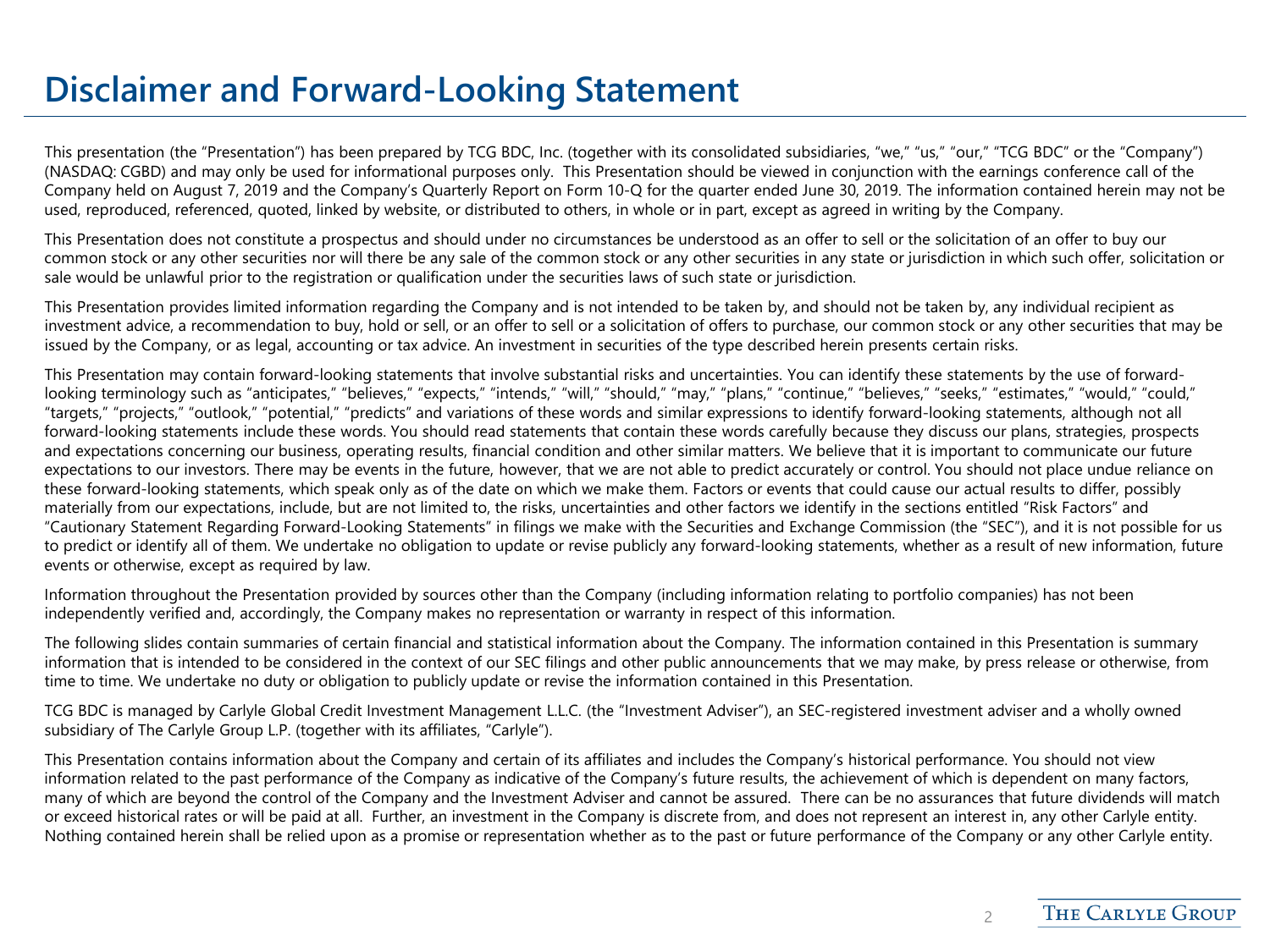# **Summary of Quarterly Results**

#### **Quarter Ended June 30, 2019**

- TCG BDC
	- The investment portfolio decreased to \$2.08 billion at fair value as of June 30, 2019, as compared to \$2.16 billion at fair value as of March 31, 2019
	- New investment fundings<sup>1</sup> for the quarter ended June 30, 2019 were \$231 million and sales and repayments totaled \$305 million
	- Net investment income for the quarter ended June 30, 2019 was \$0.46 per share, as compared to \$0.45 per share for the quarter ended March 31, 20192
	- The Company paid a second quarter regular dividend of \$0.37 per share and a special dividend of \$0.08, resulting in a LTM dividend yield of 10.3% based on ending net asset value
	- Net asset value per share was \$17.06 as of June 30, 2019, as compared to \$17.30 per share as of March 31, 2019
- Middle Market Credit Fund, LLC ("Credit Fund")
	- The investment portfolio of our joint venture, Credit Fund, increased to \$1.33 billion at fair value as of June 30, 2019, as compared to \$1.26 billion at fair value as of March 31, 2019
	- For the quarter ended June 30, 2019, Credit Fund's new investment fundings<sup>1</sup> were \$121 million and sales and repayments totaled \$43 million
	- Credit Fund produced a 12.7% annualized dividend yield3 to the Company for the quarter ended June 30, 2019
- On June 14, 2019, TCG BDC increased the maximum principal amount of the Company's senior secured revolving credit facility from \$513 million to \$593 million
- During the quarter ended June 30, 2019, the Company repurchased 1,089,559 shares of the Company's common stock pursuant to the Company's \$100 million stock repurchase program at an average cost of \$14.91 per share, or \$16.3 million in the aggregate, resulting in accretion to net assets per share of \$0.04

(1) At par/principal and excluding net change in unfunded commitments. Origination activity and resulting capital deployment is dependent on the Investment Adviser's ability to identify investment opportunities. There can be no guarantee that appropriate opportunities will be identified and if they are, that the Company or Credit Fund, as the case may be, will be selected to originate any or all such opportunities. (2) Net investment income per share is based on the weighted average shares outstanding during the respective period. There can be no assurance that we will continue to earn income or pay dividends at this rate and our income and our dividends may decline. (3) The annualized Credit Fund yield is calculated by dividing the dividend income from Credit Fund by the weighted average of the Company's principal investment in the subordinated loans of Credit Fund over the quarter and annualizing over 4 periods. 2002 and 2003 and 2004 and 2004 and 2004 and 2004 and 2004 and 2004 and 2004 and 2004 and 2004  $\geq$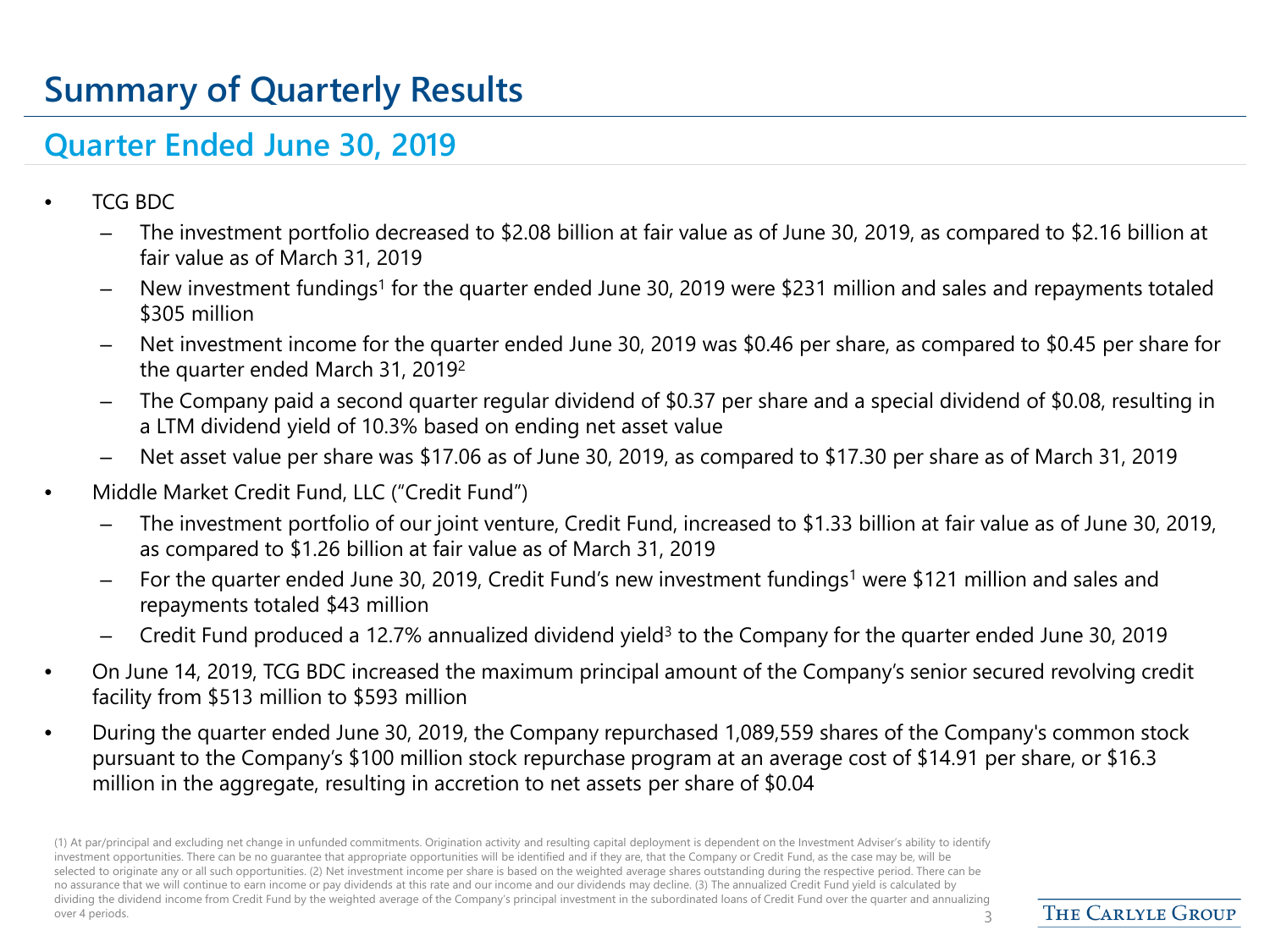# **Portfolio Highlights – New Originations – TCG BDC and Credit Fund**

| (Dollar amounts in thousands and based on par/principal) | O2 2018   | O <sub>3</sub> 2018 | O4 2018      | O1 2019   | Q <sub>2</sub> 2019 |  |  |  |  |
|----------------------------------------------------------|-----------|---------------------|--------------|-----------|---------------------|--|--|--|--|
| <b>TCG BDC Originations and Net Investment Activity</b>  |           |                     |              |           |                     |  |  |  |  |
| Investment Fundings                                      | \$283,685 | \$231,337           | \$328,112    | \$249.713 | \$231,361           |  |  |  |  |
| Unfunded Commitments, Net Change                         | 41.614    | 20,473              | (28.104)     | (6, 772)  | 24,789              |  |  |  |  |
| Sales and Repayments                                     | (232,520) | (143, 594)          | (343, 420)   | (69, 866) | (305, 398)          |  |  |  |  |
| <b>Net Investment Activity</b>                           | \$92,779  | \$108,216           | \$ (43, 412) | \$173,075 | \$ (49,248)         |  |  |  |  |

| <b>TCG BDC Total Investment Portfolio at Fair Value</b> |        |        |           |        |        |
|---------------------------------------------------------|--------|--------|-----------|--------|--------|
| First Lien Debt                                         | 67.81% | 69.46% | 68.12%    | 67.84% | 69.51% |
| First Lien, Last-out Unitranche Debt                    | 12.09% | 987%   | $10.29\%$ | 9.34%  | 10.08% |
| Second Lien Debt                                        | 8.27%  | 845%   | 9.07%     | 10 62% | 9.79%  |
| Equity Investments                                      | 1.15%  | 1 15%  | 25%       | 1 32%  | 40%    |
| Investment Fund / Credit Fund                           | 10.68% | 11 07% | 11 27%    | 10.88% | ዓ 22%  |

| Credit Fund Originations and Net Investment<br><b>Activity</b> |           |           |             |           |           |
|----------------------------------------------------------------|-----------|-----------|-------------|-----------|-----------|
| Investment Fundings                                            | \$121,324 | \$111,236 | \$122,735   | \$137,478 | \$121,117 |
| Unfunded Commitments, Net Change                               | 32.354    | (20, 733) | (11.771)    | 13,655    | (16, 635) |
| Sales and Repayments                                           | (72,366)  | (49, 417) | (122, 197)  | (58, 312) | (43, 351) |
| <b>Net Investment Activity</b>                                 | \$81,312  | \$41,086  | \$ (11,233) | \$92,821  | \$61,131  |

Please refer to the Company's Form 10-Q for the quarter ended on June 30, 2019 ("Form 10-Q") for more information. No assurance is given that the Company will continue to achieve comparable results. (1) At quarter end. (2) Credit Fund is a Delaware limited liability company that is not consolidated with the Company. The Company and Credit Partners USA LLC each has 50% economic ownership of Credit Fund and has commitments to fund, from time to time, capital of up to \$400 million each. Funding of such commitments generally requires the approval of the board of Credit Fund, including the board members appointed by the Company. 4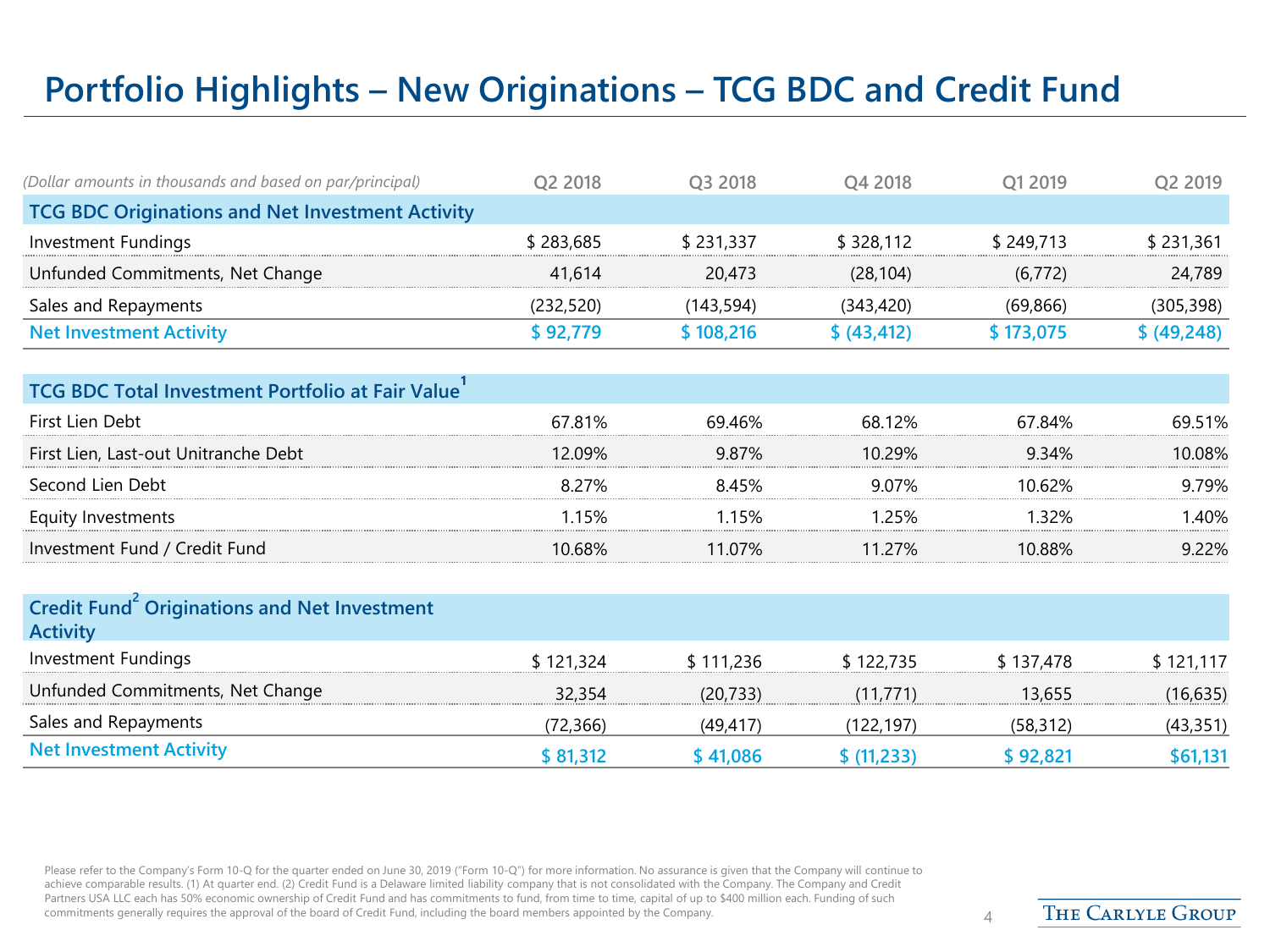#### **Investment Portfolio Overview – TCG BDC**

#### **Total Fair Value of Investments of TCG BDC at June 30, 2019 of \$2,076 million**



Note: At quarter end. (1) Fair value of investments is subject to change. Past performance is no quarantee of future results. Fair value is determined in good faith by or under the direction of the Company's board of directors pursuant to the Company's valuation policy. Refer to Note 2 (Significant Accounting Policies) and Note 3 (Fair Value Measurements) affection of the company's board of directors pursuant to the company's valuation policy. Refer to Note 2 (significant Accounting Policies) and Note 5 (Fair value measurements) 5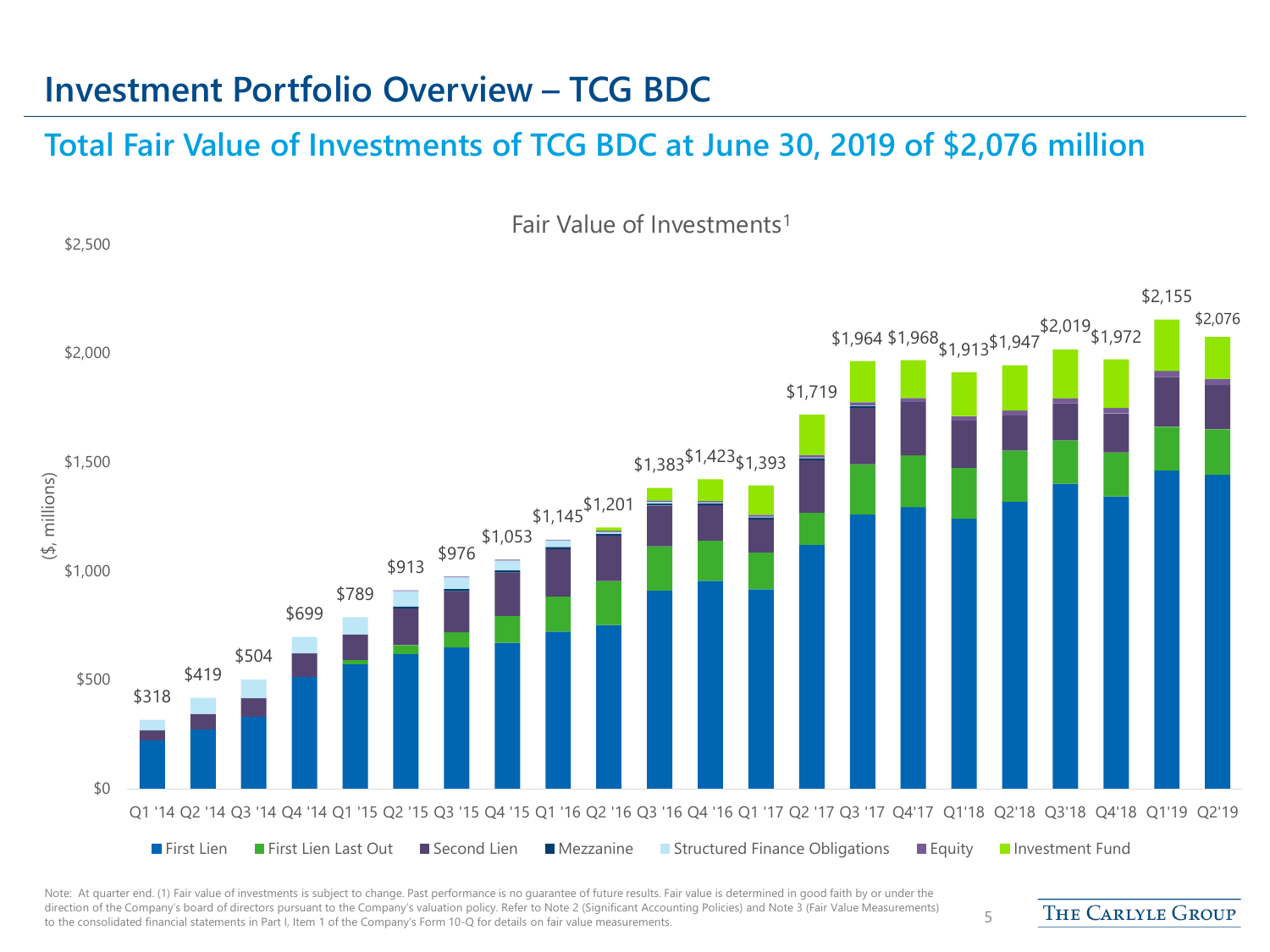#### **Investment Portfolio Overview – TCG BDC and Credit Fund**

#### **Combined Fair Value of Investments of TCG BDC and Credit Fund at June 30, 2019 of \$3,212 million1**

Fair Value of Investments1



Note: At quarter end. Fair value of investments is subject to change. Past performance is no guarantee of future results. Fair value is determined in good faith by or under the direction of the Company's board of directors pursuant to the Company's valuation policy. Refer to Note 2 (Significant Accounting Policies), Note 3 (Fair Value Measurements), and Note 5 (Middle Market Credit Fund, LLC) to the consolidated financial statements in Part 1, Item 1 of the Company's Form 10-Q for details on fair value measurements. (1) Combined fair value of investments of TCG BDC and Credit Fund is not a U.S. generally accepted accounting principles ("GAAP") financial measure. The Company believes that presenting this non-GAAP financial measure is useful because it illustrates our increased deal flow and portfolio size as a result of our strategic joint venture with Credit Fund. Although this non-GAAP financial measure is intended to enhance investors' understanding of our business and performance, it should not be considered an alternative to GAAP and it may not be comparable to similar non-GAAP measures used by other companies. The combined fair value of investments of TCG BDC and Credit Fund is the sum of the fair value of investments of TCG BDC (\$2.1 billion) and Credit Fund (\$1.3 billion), excluding the fair value of TCG BDC's investments in Credit Fund (\$191 million).

**THE CARLYLE GROUP**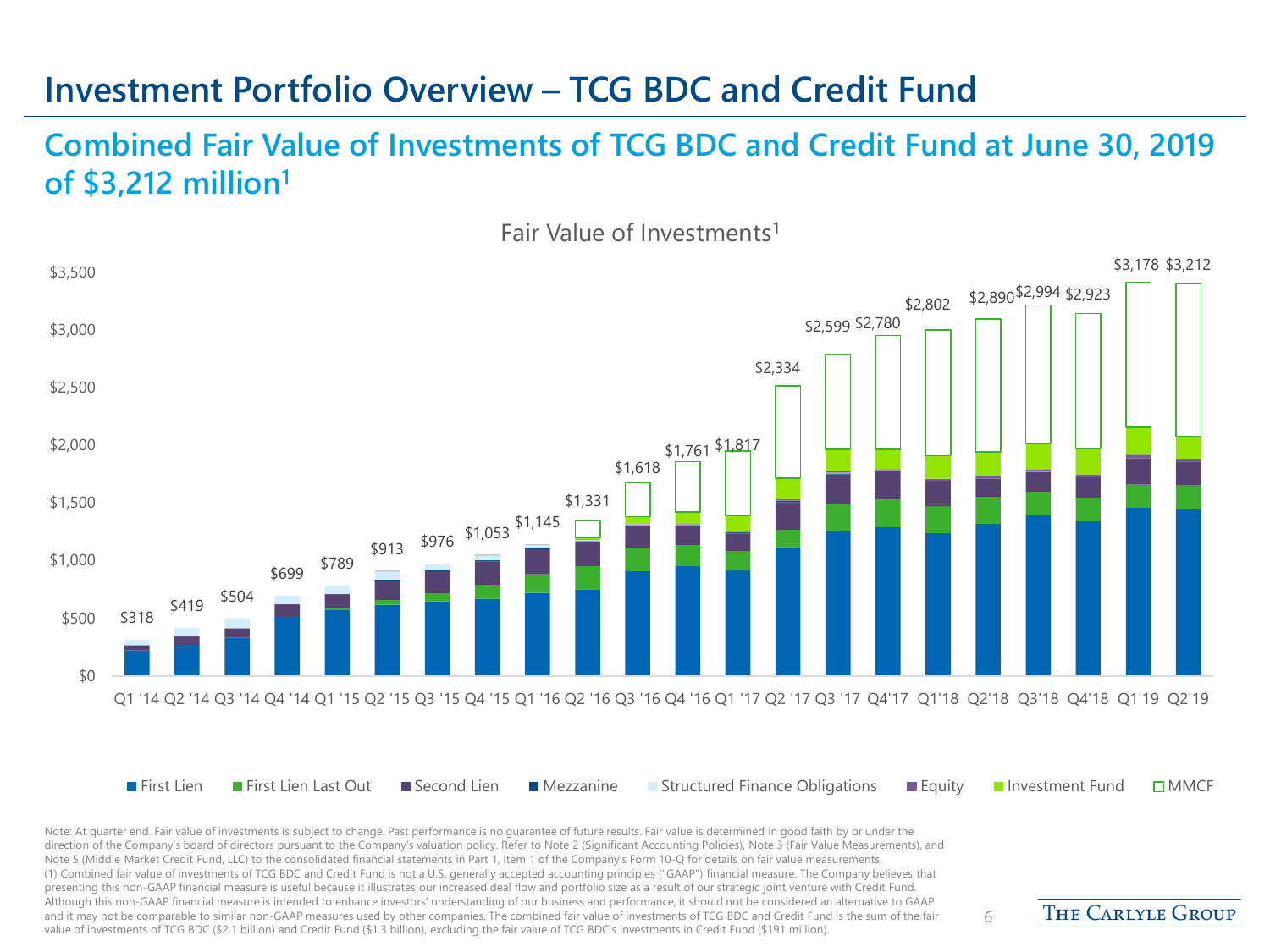### **Portfolio Summary – TCG BDC and Credit Fund**

#### **As of June 30, 2019**

#### **Portfolio Characteristics**

|                                               |         | <b>TCG BDC</b> Credit Fund |
|-----------------------------------------------|---------|----------------------------|
| Total Investments and Commitments (\$mm)      | \$2,251 | \$1,417                    |
| Unfunded Commitments <sup>1</sup> (\$mm)      | \$175   | \$89                       |
| Investments at Fair Value (\$mm)              | \$2,076 | \$1,328                    |
| Yield of Debt Investments <sup>2</sup> $(\%)$ | 897%    | 7 04%                      |
| Yield of Total Portfolio <sup>2,3</sup> (%)   | 9.16%   | 7.04%                      |
| Number of Investments                         | 135     | 73                         |
| Number of Portfolio Companies                 | 106     | 67                         |
| Floating / Fixed <sup>4</sup> (%)             |         | $99\%$ / 1% 98% / 2%       |









7

(1) Excludes the Company's commitments to fund capital to Credit Fund. (2) Weighted average yields at cost of the debt investments include the effect of accretion of discounts and amortization of premiums and are based on interest rates as of period end. Actual yields earned over the life of each investment could differ materially from the yields presented above. Weighted average yields for TCG BDC do not include TCG BDC's investment in Cre Fund. (3) Weighted average yields at cost of the total portfolio includes yield of debt investments, equity investments and TCG BDC's investment in Credit Fund. Actual yields earned over the life of each investment could d materially from the yields presented above. (4) % of fair value of First and second lien debt.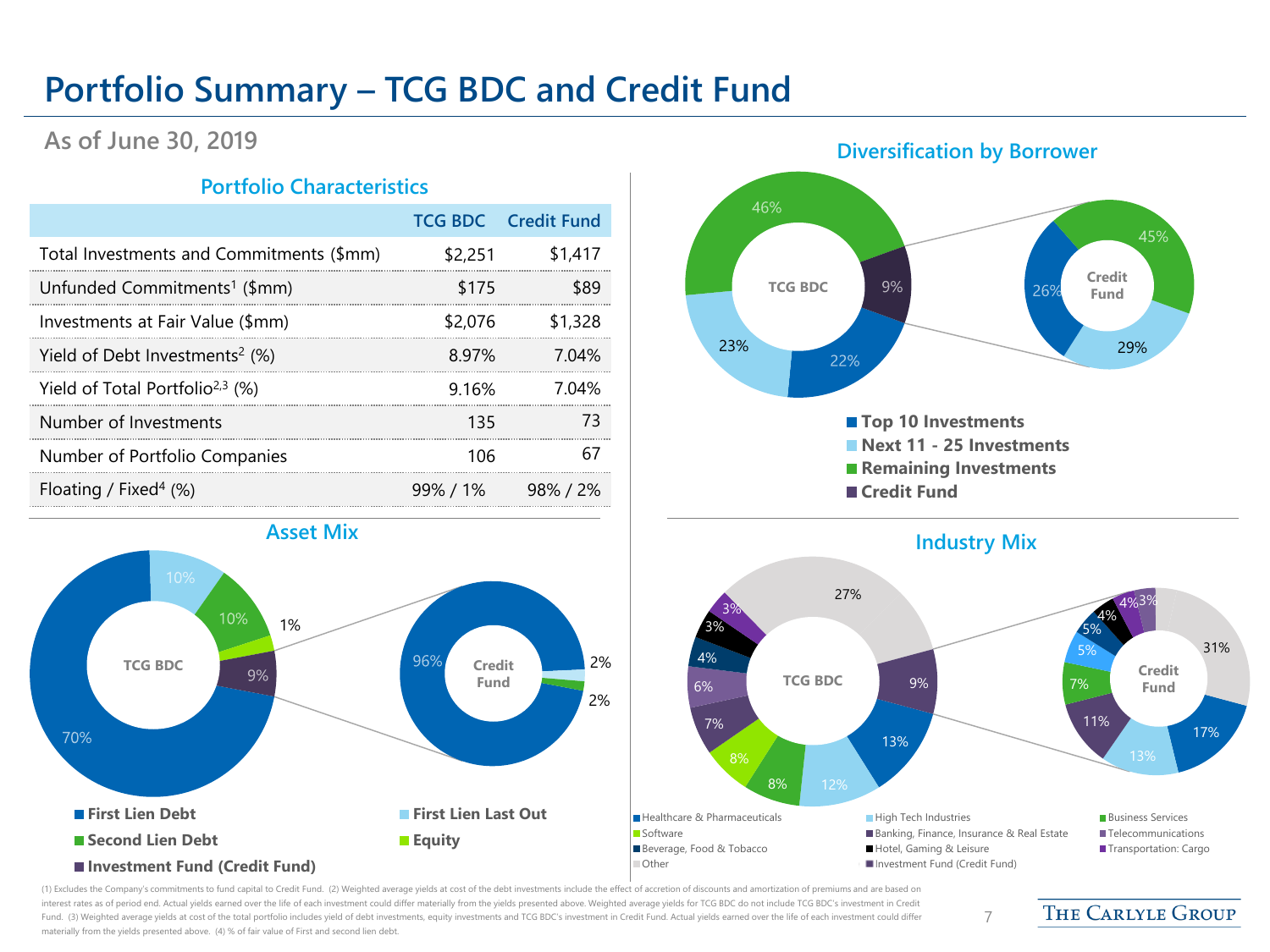# **Credit Quality of Investments – TCG BDC**

**Portfolio Risk Ratings**

- As of June 30, 2019, 4 borrowers were on non-accrual status, representing 2.0% of total investments at fair value and 4.5% at amortized cost
- Approximately 97% of investments in our debt investment portfolio continue to have an Internal Risk Rating of 1 through 4 as of June 30, 2019

|                                                                                                                                                                                                                                                                                                                                                                           | PUILIUIIU NISK NALIIIYS                                                                                                                                                                                                                                                                                                                                                                                                                                                                                      |                   |                                                                                   |                   |                                                                                                                                                        |                   |                 |  |  |
|---------------------------------------------------------------------------------------------------------------------------------------------------------------------------------------------------------------------------------------------------------------------------------------------------------------------------------------------------------------------------|--------------------------------------------------------------------------------------------------------------------------------------------------------------------------------------------------------------------------------------------------------------------------------------------------------------------------------------------------------------------------------------------------------------------------------------------------------------------------------------------------------------|-------------------|-----------------------------------------------------------------------------------|-------------------|--------------------------------------------------------------------------------------------------------------------------------------------------------|-------------------|-----------------|--|--|
|                                                                                                                                                                                                                                                                                                                                                                           | (Dollar amounts in millions)                                                                                                                                                                                                                                                                                                                                                                                                                                                                                 | June 30, 2019     |                                                                                   | March 31, 2019    |                                                                                                                                                        | December 31, 2018 |                 |  |  |
|                                                                                                                                                                                                                                                                                                                                                                           | Internal Risk Rating                                                                                                                                                                                                                                                                                                                                                                                                                                                                                         | <b>Fair Value</b> | % of Fair Value                                                                   | <b>Fair Value</b> | % of Fair Value                                                                                                                                        | <b>Fair Value</b> | % of Fair Value |  |  |
|                                                                                                                                                                                                                                                                                                                                                                           |                                                                                                                                                                                                                                                                                                                                                                                                                                                                                                              | \$49.7            | 2.68%                                                                             | \$70.8            | 3.74%                                                                                                                                                  | \$71.0            | 4.12%           |  |  |
| 2                                                                                                                                                                                                                                                                                                                                                                         |                                                                                                                                                                                                                                                                                                                                                                                                                                                                                                              | 1,431.2           | 77.15%                                                                            | 1,381.7           | 73.02%                                                                                                                                                 | 1,302.9           | 75.52%          |  |  |
| 3                                                                                                                                                                                                                                                                                                                                                                         |                                                                                                                                                                                                                                                                                                                                                                                                                                                                                                              | 123.1             | 6.64%                                                                             | 212.5             | 11.23%                                                                                                                                                 | 208.4             | 12.08%          |  |  |
| 4                                                                                                                                                                                                                                                                                                                                                                         |                                                                                                                                                                                                                                                                                                                                                                                                                                                                                                              | 197.2             | 10.63%                                                                            | 189.2             | 10.00%                                                                                                                                                 | 105.1             | 6.09%           |  |  |
|                                                                                                                                                                                                                                                                                                                                                                           |                                                                                                                                                                                                                                                                                                                                                                                                                                                                                                              | 46.3              | 2.49%                                                                             | 23.3              | 1.23%                                                                                                                                                  | 23.5              | 1.36%           |  |  |
| 6                                                                                                                                                                                                                                                                                                                                                                         |                                                                                                                                                                                                                                                                                                                                                                                                                                                                                                              | 7.6               | 0.41%                                                                             | 14.7              | 0.78%                                                                                                                                                  | 14.3              | 0.83%           |  |  |
| <b>Total</b>                                                                                                                                                                                                                                                                                                                                                              |                                                                                                                                                                                                                                                                                                                                                                                                                                                                                                              | \$1,855.1         | 100.00%                                                                           | \$1,892.2         | 100.00%                                                                                                                                                | \$1,725.2         | 100.00%         |  |  |
|                                                                                                                                                                                                                                                                                                                                                                           | <b>Rating Definition</b>                                                                                                                                                                                                                                                                                                                                                                                                                                                                                     |                   |                                                                                   |                   |                                                                                                                                                        |                   |                 |  |  |
|                                                                                                                                                                                                                                                                                                                                                                           |                                                                                                                                                                                                                                                                                                                                                                                                                                                                                                              |                   | Performing - Low Risk: Borrower is operating more than 10% ahead of the Base Case |                   |                                                                                                                                                        |                   |                 |  |  |
|                                                                                                                                                                                                                                                                                                                                                                           |                                                                                                                                                                                                                                                                                                                                                                                                                                                                                                              |                   |                                                                                   |                   | Performing - Stable Risk: Borrower is operating within 10% of the Base Case (above or below). This is the initial rating assigned to all new borrowers |                   |                 |  |  |
|                                                                                                                                                                                                                                                                                                                                                                           | there is a low risk of payment default                                                                                                                                                                                                                                                                                                                                                                                                                                                                       |                   |                                                                                   |                   | Performing - Management Notice: Borrower is operating more than 10% below the Base Case. A financial covenant default may have occurred, but           |                   |                 |  |  |
|                                                                                                                                                                                                                                                                                                                                                                           | Watch List: Borrower is operating more than 20% below the Base Case and there is a high risk of covenant default, or it may have already occurred.<br>Payments are current although subject to greater uncertainty, and there is moderate to high risk of payment default                                                                                                                                                                                                                                    |                   |                                                                                   |                   |                                                                                                                                                        |                   |                 |  |  |
| Watch List - Possible Loss: Borrower is operating more than 30% below the Base Case. At the current level of operations and financial condition, the<br>5<br>borrower does not have the ability to service and ultimately repay or refinance all outstanding debt on current terms. Payment default is very likely or may<br>have occurred. Loss of principal is possible |                                                                                                                                                                                                                                                                                                                                                                                                                                                                                                              |                   |                                                                                   |                   |                                                                                                                                                        |                   |                 |  |  |
| 6                                                                                                                                                                                                                                                                                                                                                                         | Watch List – Probable Loss: Borrower is operating more than 40% below the Base Case, and at the current level of operations and financial condition,<br>the borrower does not have the ability to service and ultimately repay or refinance all outstanding debt on current terms. Payment default is very likely or<br>may have already occurred. Additionally, the prospects for improvement in the borrower's situation are sufficiently negative that impairment of some or all<br>principal is probable |                   |                                                                                   |                   |                                                                                                                                                        |                   |                 |  |  |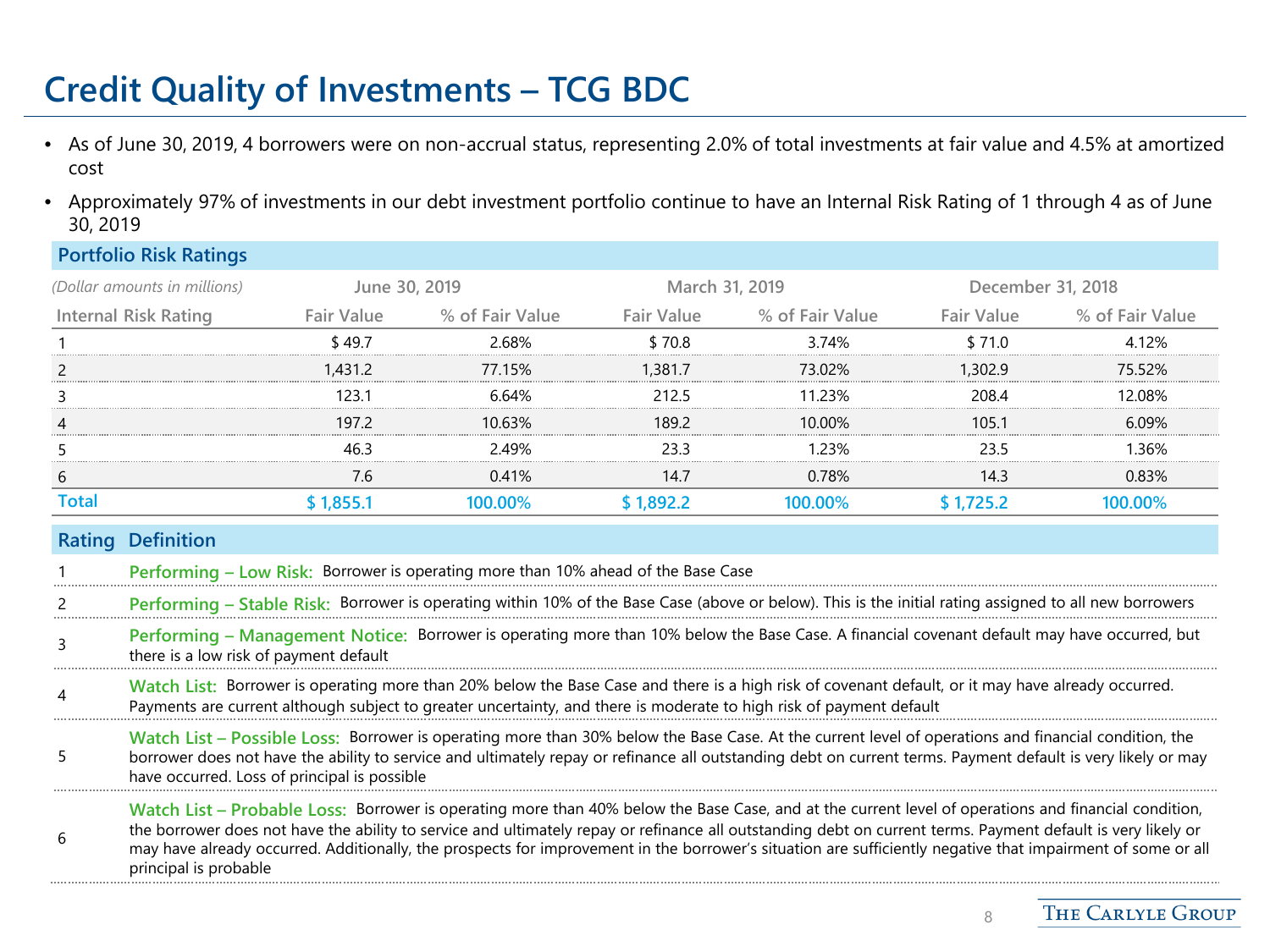# **Financial Performance Summary – TCG BDC**

| (Dollar amounts in thousands, except per share data)                        | Q2 2018     | Q3 2018     | Q4 2018     | Q1 2019     | Q2 2019     |
|-----------------------------------------------------------------------------|-------------|-------------|-------------|-------------|-------------|
| Net Investment Income Per Share                                             | \$0.45      | \$0.41      | \$0.47      | \$0.45      | \$0.46      |
| Net Realized & Unrealized Appreciation (Depreciation) Per Share             | (0.24)      | (0.31)      | (0.49)      | 0.09        | (0.29)      |
| Net Income Per Share                                                        | 0.21        | 0.10        | (0.02)      | 0.54        | 0.16        |
| Dividends Paid Per Share                                                    | 0.37        | 0.37        | 0.57        | 0.37        | 0.45        |
| Impact of Share Repurchases Per Share                                       |             |             | 0.02        | 0.04        | 0.04        |
| <b>Net Asset Value Per Share</b>                                            | \$17.93     | \$17.66     | \$17.09     | \$17.30     | \$17.06     |
| Weighted Average Shares Outstanding for the Period (in thousands)           | 62,569      | 62,569      | 62,496      | 61,773      | 60,596      |
| Shares Outstanding at End of Period (in thousands)                          | 62,569      | 62,569      | 62,230      | 61,272      | 60,182      |
|                                                                             |             |             |             |             |             |
| <b>Total Fair Value of Investments</b>                                      | \$1,946,792 | \$2,018,998 | \$1,972,157 | \$2,155,209 | \$2,075,614 |
| Number of Portfolio Companies                                               | 89          | 94          | 96          | 103         | 106         |
| Average Size of Investment in Portfolio Company (Notional) <sup>1</sup>     | \$22,488    | \$22,225    | \$21,602    | \$21,880    | \$20,563    |
| Weighted Average all-in Yield on Investments at Amortized Cost <sup>2</sup> | 9.16%       | 9.25%       | 9.54%       | 9.51%       | 8.97%       |
| Weighted Average all-in Yield on Investments at Fair Value <sup>2</sup>     | 9.31%       | 9.48%       | 9.94%       | 9.85%       | 9.32%       |
|                                                                             |             |             |             |             |             |
| <b>Net Assets</b>                                                           | \$1,121,812 | \$1,104,742 | \$1,063,218 | \$1,060,187 | \$1,026,592 |
| <b>Debt</b>                                                                 | \$856,259   | \$1,000,207 | \$960,678   | \$1,107,064 | \$1,095,563 |
| <b>Debt To Equity at Quarter End</b>                                        | 0.76x       | 0.91x       | 0.90x       | 1.04x       | 1.07x       |

Note: The net asset value per share and dividends declared per share are based on the shares outstanding at each respective quarter-end. Net investment income per share<br>and net change in realized and unrealized appreciatio of premiums and are based on interest rates as of each respective period end. Actual yields earned over the life of each investment could differ materially from the yields  $9\,$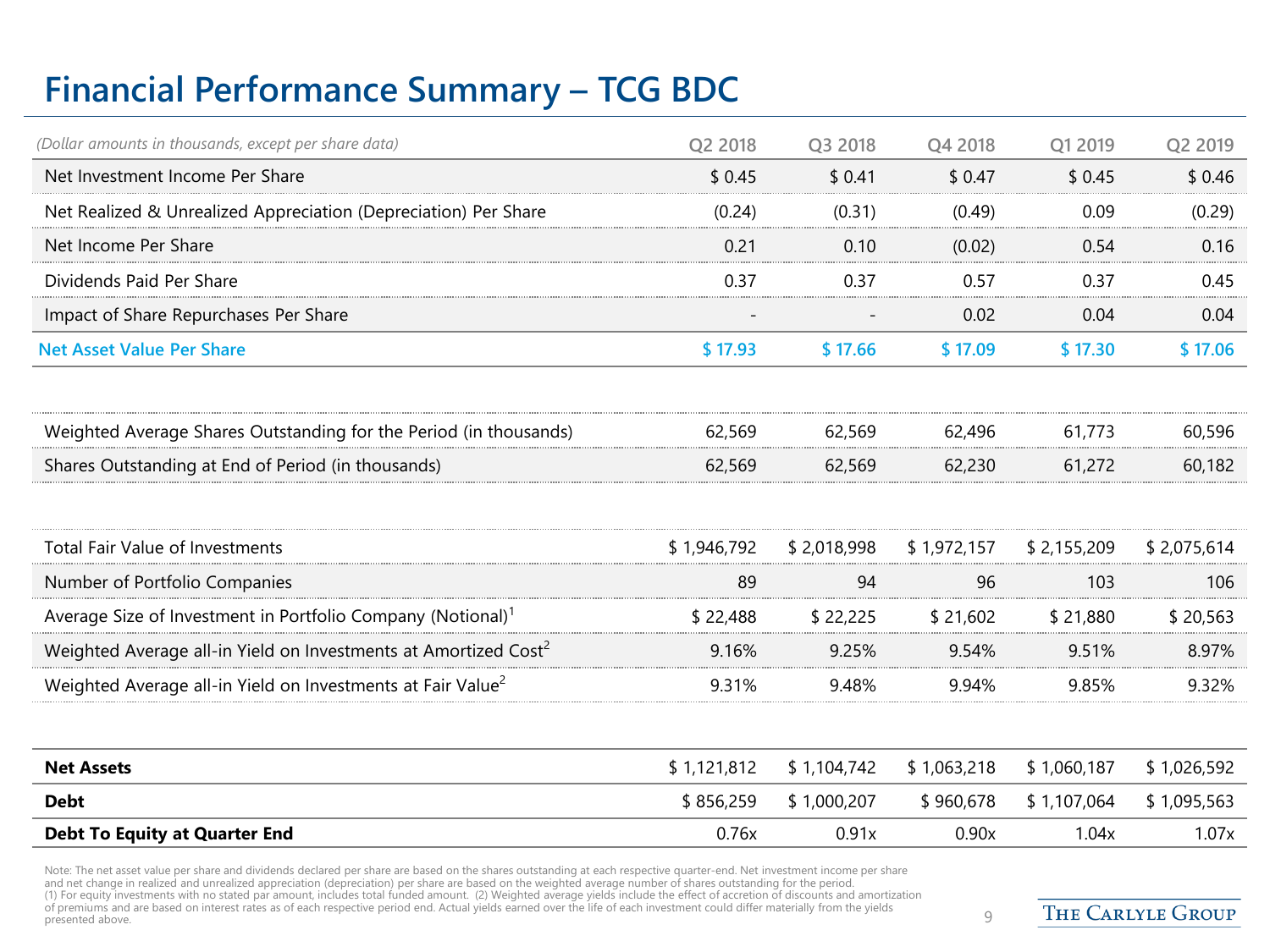# **Quarterly Statements of Financial Condition – TCG BDC**

| (Dollar amounts in thousands, except per share data)                     | Q2 2018     | Q3 2018     | Q4 2018     | Q1 2019     | Q2 2019     |
|--------------------------------------------------------------------------|-------------|-------------|-------------|-------------|-------------|
| <b>Assets</b>                                                            |             |             |             |             |             |
| Investments at Fair Value (Non-Controlled/Non-Affiliated)                | \$1,722,393 | \$1,781,621 | \$1,731,319 | \$1,899,537 | \$1,840,979 |
| Investments at Fair Value (Non-Controlled/Affiliated)                    | 16,394      | 13,973      | 18,543      | 21,081      | 20,925      |
| Investments at Fair Value (Controlled/Affiliated)                        | 208,005     | 223,404     | 222,295     | 234,591     | 213,710     |
| Total Investments at Fair Value                                          | 1,946,792   | 2,018,998   | 1,972,157   | 2,155,209   | 2,075,614   |
| Cash & Cash Equivalents                                                  | 27,928      | 112,911     | 87,186      | 40,071      | 62,324      |
| Receivable From Investment Sold                                          | 40,077      |             | 8,060       |             | 14,854      |
| Deferred Financing Costs                                                 | 3,246       | 4,126       | 3,950       | 4,069       | 4,869       |
| Interest Receivable Non-Controlled/Non-Affiliated/Affiliated Investments | 6,158       | 4,905       | 5,856       | 7,666       | 8,300       |
| Interest & Dividend Receivable From Controlled/Affiliated Investments    | 6,442       | 6,881       | 7.405       | 7,256       | 6,652       |
| Prepaid Expenses & Other Assets                                          | 525         | 20          | 129         | 8           | 143         |
| <b>Total Assets</b>                                                      | \$2,031,168 | \$2,147,841 | \$2,084,743 | \$2,214,279 | \$2,172,756 |
| <b>Liabilities</b>                                                       |             |             |             |             |             |
| Payable for Investment Purchased                                         | \$8,780     | $s -$       | \$1,870     | $s -$       | $s -$       |
| Secured Borrowings                                                       | 585,105     | 554,299     | 514,635     | 660,959     | 649,397     |
| Notes Payable, Net of Unamortized Debt Issuance Costs                    | 271,154     | 445,908     | 446,043     | 446,105     | 446,166     |
| Due to Investment Adviser                                                | 134         | 131         | 236         | 169         | 228         |
| Interest & Credit Facility Fees Payable                                  | 6,166       | 4,478       | 7,500       | 7,994       | 7,563       |
| Dividend Payable                                                         | 23,151      | 23,150      | 35,497      | 22,681      | 27,082      |
| Base Management & Incentive Fees Payable                                 | 13,252      | 12,992      | 13,834      | 13,531      | 13,846      |
| Administrative Service Fees Payable                                      | 113         | 116         | 94          | 139         | 128         |
| Other Accrued Expenses & Liabilities                                     | 1,501       | 2,025       | 1,816       | 2,514       | 1,754       |
| <b>Total Liabilities</b>                                                 | 909,356     | 1,043,099   | 1,021,525   | 1,154,092   | 1,146,164   |
| <b>Net Assets</b>                                                        | 1,121,812   | 1,104,742   | 1,063,218   | 1,060,187   | 1,026,592   |
| <b>Total Liabilities &amp; Net Assets</b>                                | \$2,031,168 | \$2,147,841 | \$2,084,743 | \$2,214,279 | \$2,172,756 |
| <b>Net Asset Value Per Share</b>                                         | \$17.93     | \$17.66     | \$17.09     | \$17.30     | \$17.06     |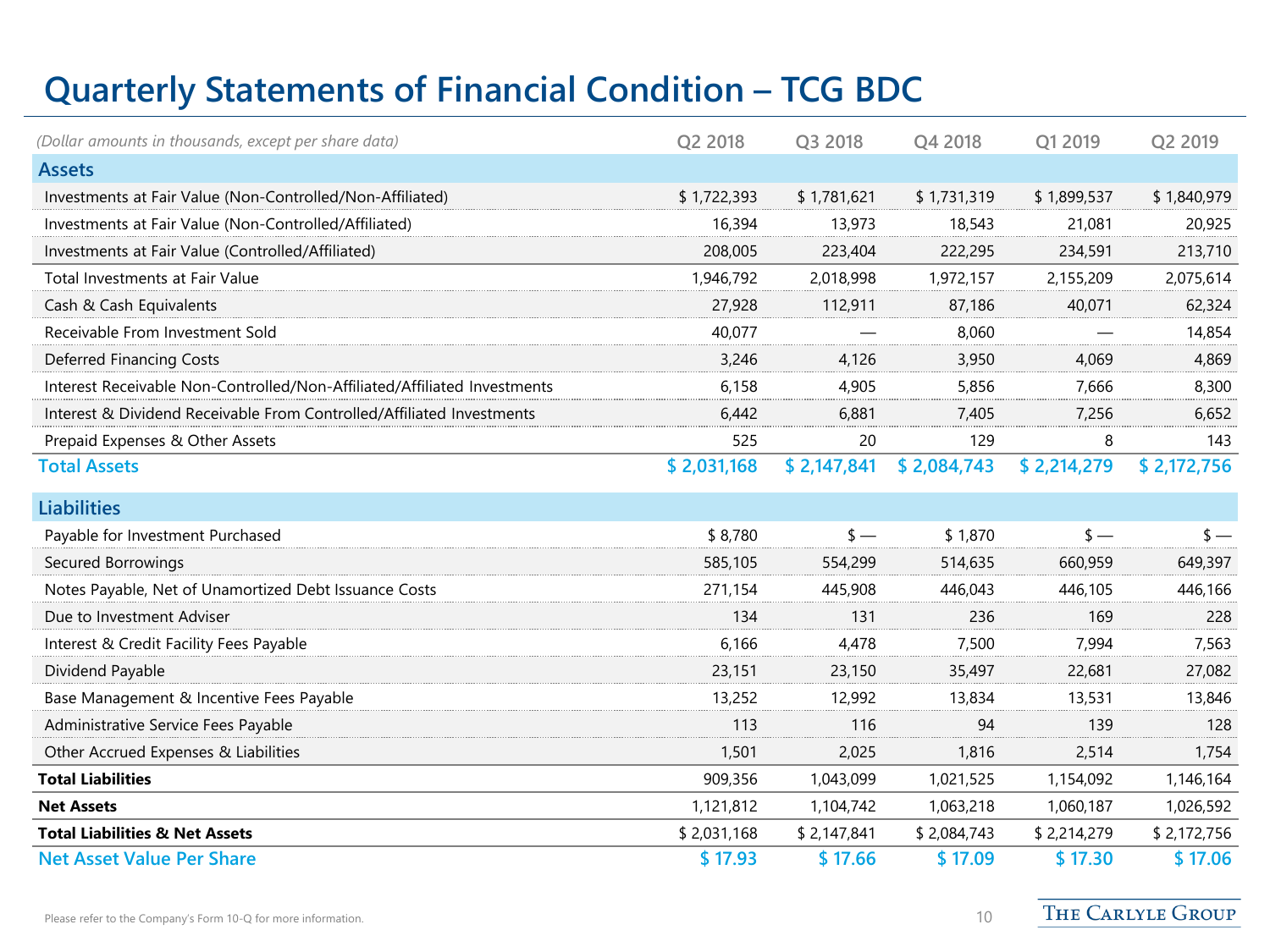# **Quarterly Operating Results – TCG BDC**

| (Dollar amounts in thousands)                        | Q2 2018   | Q3 2018  | Q4 2018    | Q1 2019  | Q2 2019   |
|------------------------------------------------------|-----------|----------|------------|----------|-----------|
| Interest Income                                      | \$41,948  | \$40,676 | \$44,545   | \$44,471 | \$45,468  |
| Payment-In-Kind Interest Income                      | 216       | 1,478    | 1,332      | 1,150    | 2,140     |
| Income From Credit Fund                              | 6,698     | 7,201    | 7,710      | 7,538    | 6,993     |
| Other Income                                         | 3,590     | 1,925    | 2,724      | 2,028    | 2,266     |
| Total Investment Income                              | 52,452    | 51,280   | 56,311     | 55,187   | 56,867    |
|                                                      |           |          |            |          |           |
| Management Fees <sup>1</sup>                         | 7,266     | 7,543    | 7,595      | 7.685    | 7,913     |
| Incentive Fees <sup>2</sup>                          | 5,984     | 5,449    | 6,239      | 5,846    | 5,933     |
| Interest Expense & Credit Facility Fees              | 9,290     | 10,955   | 11,511     | 12,559   | 13,703    |
| Other Expenses                                       | 1,672     | 1,618    | 1,395      | 1,475    | 1,287     |
| Excise Tax Expense                                   | 30        | 30       | 160        | 60       | 60        |
| Net Expenses                                         | 24,242    | 25,595   | 26,900     | 27,625   | 28,896    |
| <b>Net Investment Income</b>                         | 28,210    | 25,685   | 29,411     | 27,562   | 27,971    |
| Net Realized and Change in Unrealized Gains & Losses | (15, 104) | (19,605) | (30, 571)  | 6,164    | (18, 214) |
| <b>Net Income/Loss</b>                               | \$13,106  | \$6,080  | \$ (1,160) | \$33,726 | \$9,757   |

(1) Beginning October 1, 2017, the base management fee is calculated at an annual rate of 1.50% of the Company's gross assets, excluding cash and cash equivalents but including assets acquired through the use of leverage. In addition, on August 6, 2018, the Company's Board of Directors approved a one-third (0.50%) reduction in the 1.50% annual base management fee rate charged by the Investment Adviser on assets financed using leverage in excess of 1.0x debt to equity. Effective July 1, 2018, the reduced annual fee of 1.00% applies to the average value of the Company's gross assets as of the end of the two most recently completed calendar quarters that exceeds the product of (i) 200% and (ii) the average value of the Company's net asset value at the end of the two most recently completed calendar quarters. (2) Effective October 1, 2017, the Investment Adviser agreed to charge 17.5% instead of 20% with respect to the entire calculation of the incentive fee.

Note: There can be no assurance that we will continue to earn income at this rate and our income may decline. If our income declines, we may reduce the dividend we pay and the yield you earn may decline. Refer to the consolidated financial statements included in Part I, Item I of the Company's Form 10-Q for additional details. 11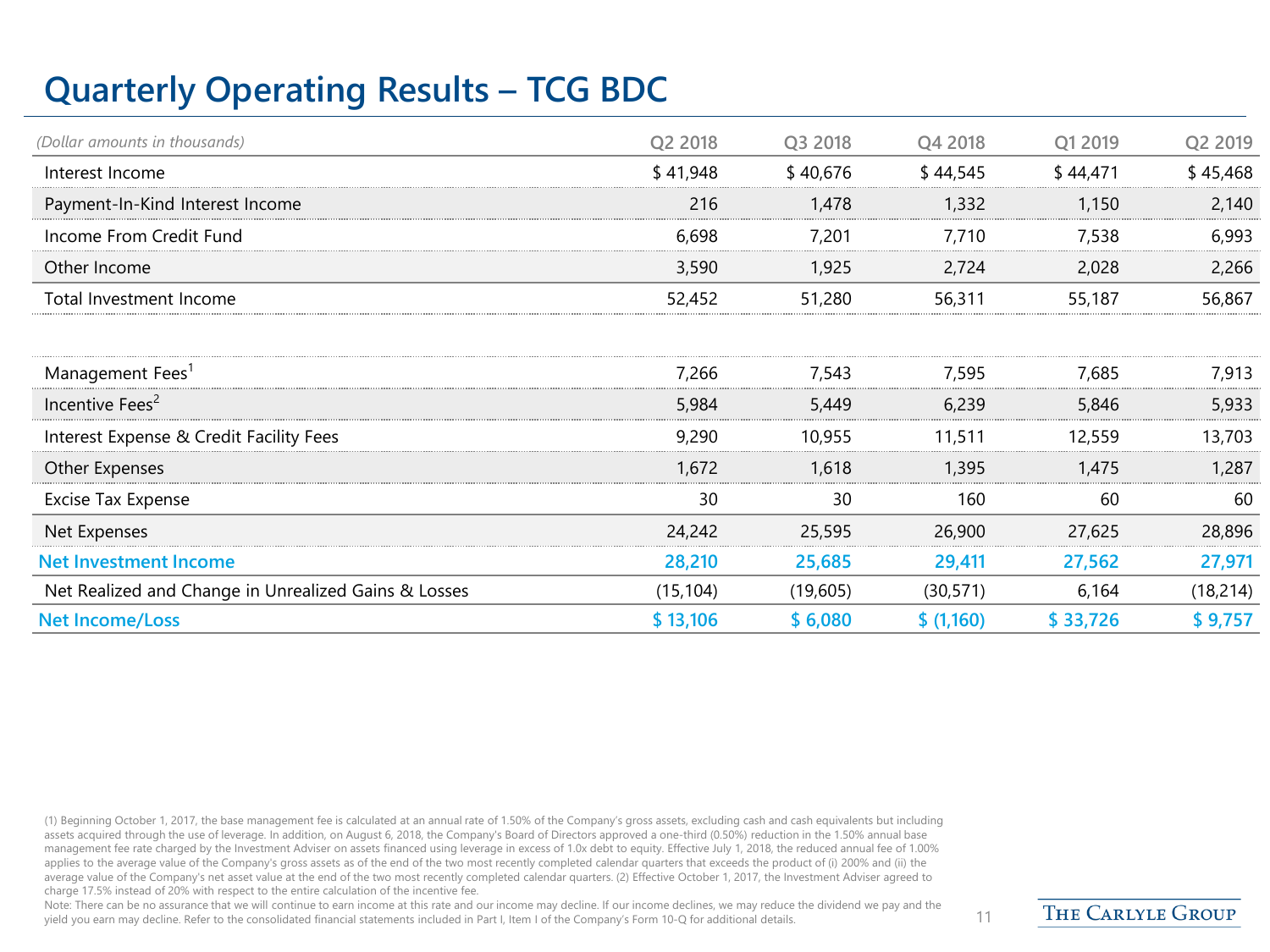#### **Net Asset Value Per Share Bridge – TCG BDC**

#### **Quarter Ended June 30, 2019**

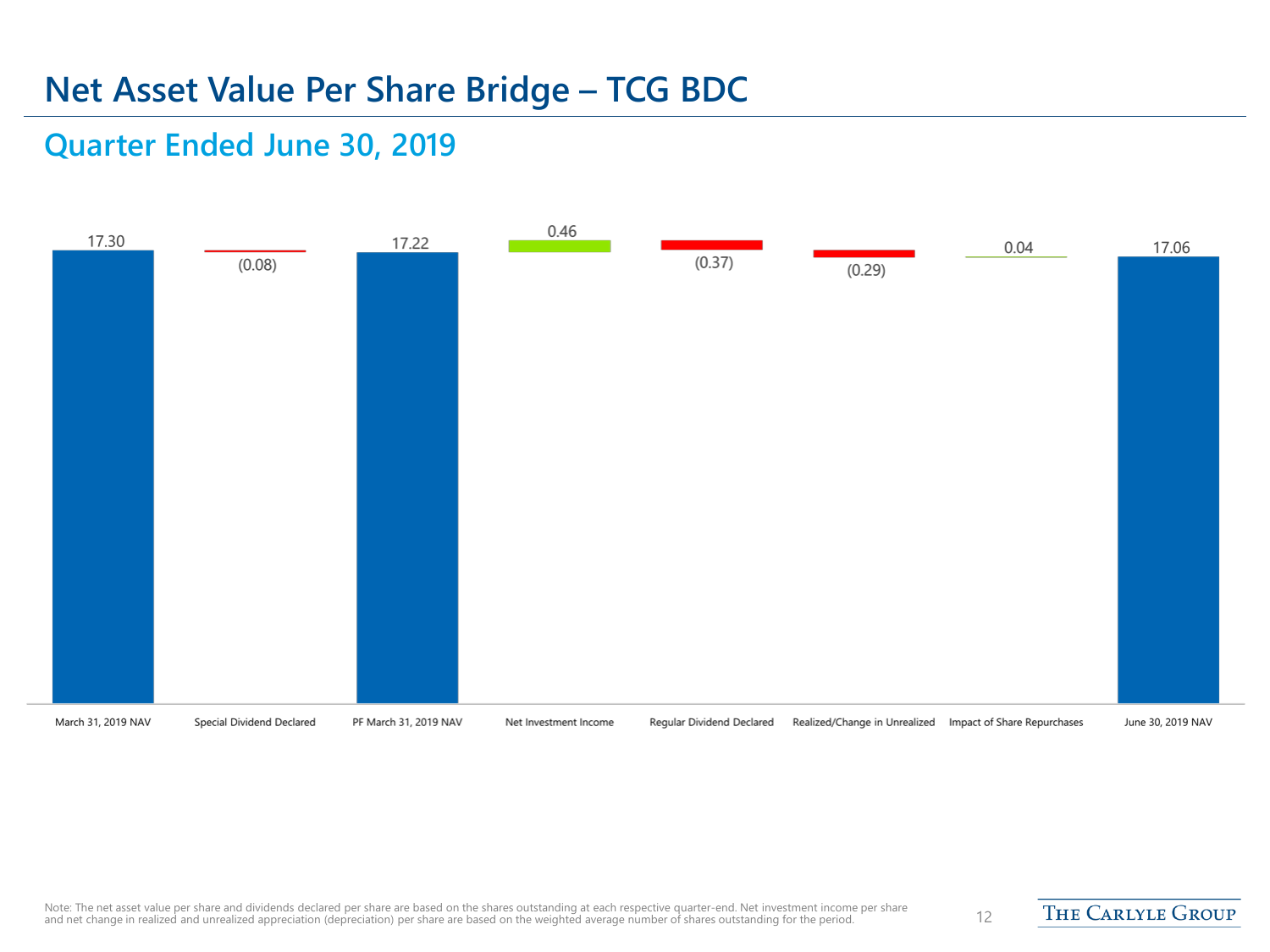### **Senior Secured Credit Facilities & Unfunded Commitments**

#### **Terms & Conditions**

|                                 | TCG BDC, Inc.                                                                                                | <b>TCG BDC SPV LLC ("SPV</b>                                      | <b>Carlyle Direct Lending</b><br>CLO 2015-1R LLC Notes       |                               | Debt on Company's Balance Sheet as of June 30, 2019<br>(dollar amounts in thousands) |               |                    |                 |                |
|---------------------------------|--------------------------------------------------------------------------------------------------------------|-------------------------------------------------------------------|--------------------------------------------------------------|-------------------------------|--------------------------------------------------------------------------------------|---------------|--------------------|-----------------|----------------|
|                                 | ("Credit Facility") <sup>1</sup>                                                                             | Credit Facility") <sup>1</sup>                                    | ("2015-1R Notes")                                            | \$1,600                       |                                                                                      |               |                    | \$1,442         |                |
| Size                            | \$593.0 million<br>committed                                                                                 | \$400.0 million committed                                         | \$449.2 million                                              | \$1,400                       |                                                                                      |               |                    |                 |                |
| Original<br>Tenor /<br>Maturity | 5 years (4 year<br>revolving); maturity                                                                      | 5 years (3 years revolving);<br>maturity date 5/23/2023           | 10/15/2031                                                   | \$1,200<br>\$1,000            | \$1,099                                                                              |               |                    |                 |                |
| Date                            | date 6/14/2024                                                                                               |                                                                   | \$800<br>\$600                                               |                               |                                                                                      |               |                    |                 |                |
| Pricing                         | LIBOR + 225 bps / 37.5<br>bps unused fee                                                                     | LIBOR + 200 bps / 50-75<br>bps unused fee                         | 465bps <sup>2</sup>                                          | \$400                         |                                                                                      |               |                    |                 |                |
|                                 |                                                                                                              |                                                                   |                                                              | \$200                         |                                                                                      |               |                    |                 |                |
|                                 | <b>Middle Market</b><br><b>Credit Fund SPV,</b><br><b>LLC</b> ("Credit Fund<br>Sub Facility") <sup>1,3</sup> | <b>MMCF CLO 2017-1 LLC</b><br>Notes ("2017-1 Notes") <sup>4</sup> | <b>MMCF CLO 2019-2, LLC</b><br>("2019-2 Notes") <sup>5</sup> | \$-                           | Leverage Utilized                                                                    |               | Leverage Available |                 |                |
|                                 | \$640.0 million                                                                                              | \$282.0 million outstanding                                       | \$352 million outstanding                                    |                               | <b>Unfunded Commitments - TCG BDC</b>                                                |               |                    |                 |                |
| Size                            | committed                                                                                                    | (\$352 million at closing)                                        | (\$352 million at closing)                                   |                               |                                                                                      |               |                    | Par Value as of |                |
| Original                        |                                                                                                              |                                                                   |                                                              | (Dollar amounts in thousands) |                                                                                      | June 30, 2019 |                    |                 | March 31, 2019 |
| Tenor /<br>Maturity<br>Date     | 6 years (3 years<br>revolving); maturity<br>date 5/22/2024                                                   | 1/15/2028                                                         | 4/15/2029                                                    |                               | Unfunded Delayed Draw Commitments                                                    | \$            | 105,692            | \$              | 85,898         |
|                                 |                                                                                                              |                                                                   |                                                              |                               | <b>Unfunded Revolving Commitments</b>                                                |               | 69,442             |                 | 64,447         |
| Pricing                         | $LIBOR + 225$ bps / 50-<br>75 bps unused fee                                                                 | 463bps <sup>2</sup>                                               | $485$ bps <sup>2</sup>                                       |                               | <b>Total Unfunded Commitments</b>                                                    | \$.           | 175,134            | -\$             | 150,345        |

(1) Size represents maximum principal amount of the facility and is subject to availability under the facility, which is based on certain advance rates multiplied by the value of certain<br>portfolio investments of the Compan incur in accordance with the terms of the facility. Middle Market Credit Fund SPV, LLC (the "Credit Fund Sub"), a Delaware limited liability company, was formed on April 5, 2016. Credit<br>Fund Sub is a wholly-owned subsidiar Fund closed on June 24, 2016 on a revolving credit facility, the Credit Fund Facility, from which Credit Fund may from time to time request mezzanine loans from the Company. The maximum principal amount of the Credit Fund Facility is \$175mm. (4) MMCF CLO 2017-1 LLC is a wholly-owned and consolidated subsidiary of Credit Fund. (5) MMCF CLO 2019-2 LLC 13<br>is a wholly-owned and consolidated subsidiary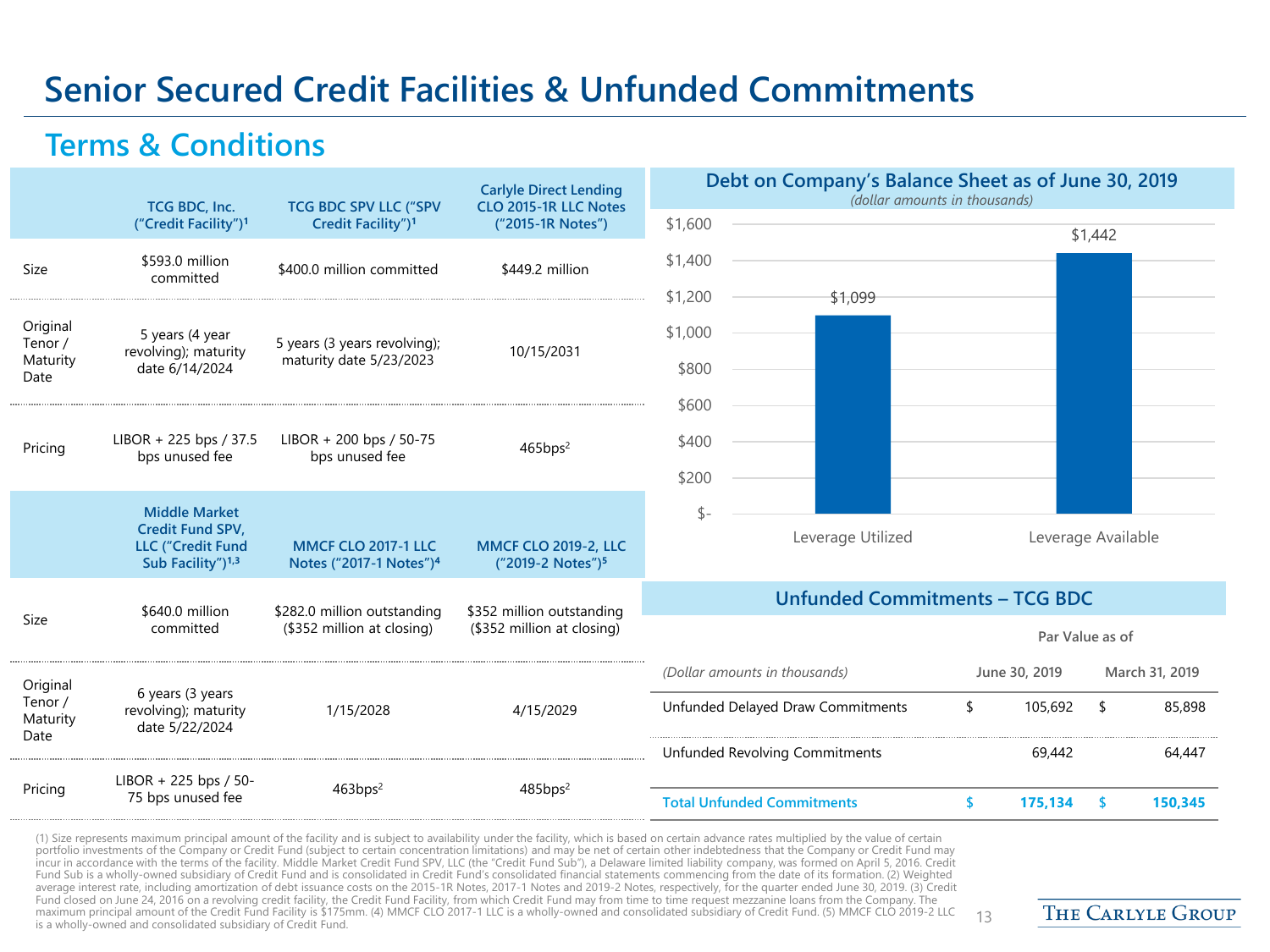# **Liquidity and Investment Capacity – TCG BDC**

#### • **Cash and Cash Equivalents**

– Cash and cash equivalents totaled \$62.3 million as of June 30, 2019

#### • **Credit Facilities - Availability**

- Credit Facility As of June 30, 2019, subject to leverage and borrowing base restrictions, we had approximately \$190.5 million of remaining unfunded commitments and approximately \$190.5 million of availability on this \$593.0 million revolving credit facility
- SPV Credit Facility As of June 30, 2019, subject to leverage and borrowing base restrictions, we had approximately \$153.1 million of remaining unfunded commitments and approximately \$16.4 million of availability on this \$400.0 million revolving credit facility